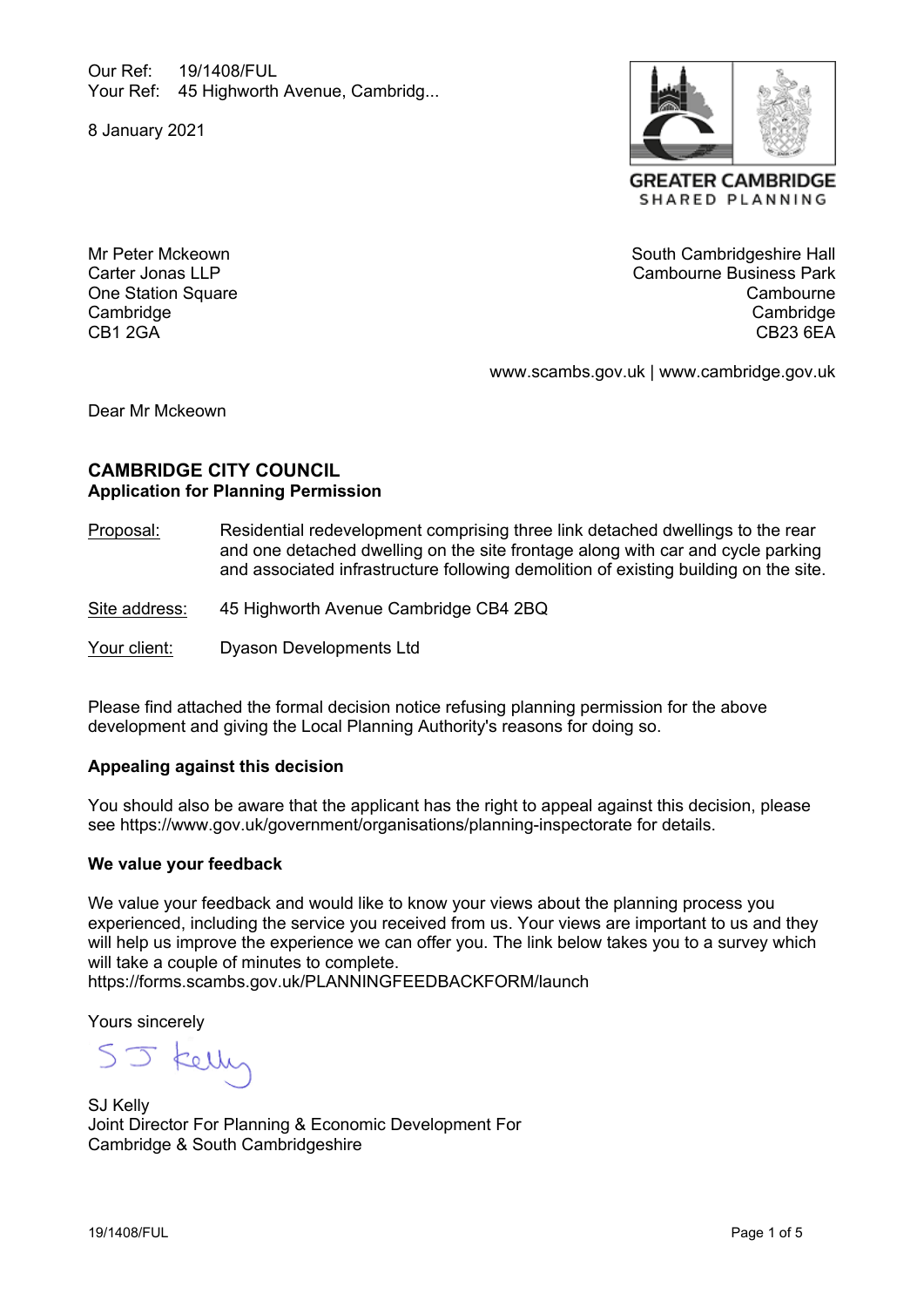Cambridge City Council Town & Country Planning Act 1990

# **Refusal of Planning Permission**

Reference 19/1408/FUL Date of Decision 8 January 2021



Mr Peter Mckeown Carter Jonas LLP One Station Square **Cambridge** CB1 2GA

The Council hereby REFUSES Planning Permission for:

Residential redevelopment comprising three link detached dwellings to the rear and one detached dwelling on the site frontage along with car and cycle parking and associated infrastructure following demolition of existing building on the site.

at

45 Highworth Avenue Cambridge CB4 2BQ

in accordance with your application received on 10 October 2019 and the plans, drawings and documents which form part of the application for the following reason(s):

### **Reasons**

- 1 The proposed scale, continuous bulk and form of the two storey flat roofed terrace of 3 dwellings at the rear of the site would appear as inappropriate backland development, starkly out of keeping with the verdant rear garden environment in which the properties would be located and particularly when viewed from Highworth Avenue down the long driveway. The proposal would be out of keeping with the character of the surrounding area contrary to Policies 52, 55 and 57 of the Cambridge Local Plan 2018.
- 2 No.51's garden is sited immediately adjacent to the north-west rear boundary of the site and unit 3. The excessive length, two storey height, flat roof form and bulk of the north west facing elevation and its return of unit 3 would result in an significant overbearing impact upon the rear garden of No.51 Highworth Avenue contrary to Policies 52, 55, 56 and 57 of the Cambridge Local Plan 2018.
- 3 The two-storey flat roofed terrace of 3 dwellings would be sited directly and in close proximity to the rear of the gardens of No.43 and 47 Highworth Avenue. Due to the limited gap between these properties and the proposed dwelling, and by virtue of the proposed scale, bulk and form of the dwellings, the proposal would result in an unacceptable sense of overbearing upon the rear gardens of No.43 and 47 Highworth Avenue contrary to Policies 52, 55, 56 and 57 of the Cambridge Local Plan 2018.
- 4 The proposal would introduce additional vehicular movements into an otherwise peaceful rear garden environment generating additional noise and disturbance impacts to neighbouring properties contrary to Policies 35, 52, 55, 56 and 57 of the Cambridge Local Plan 2018.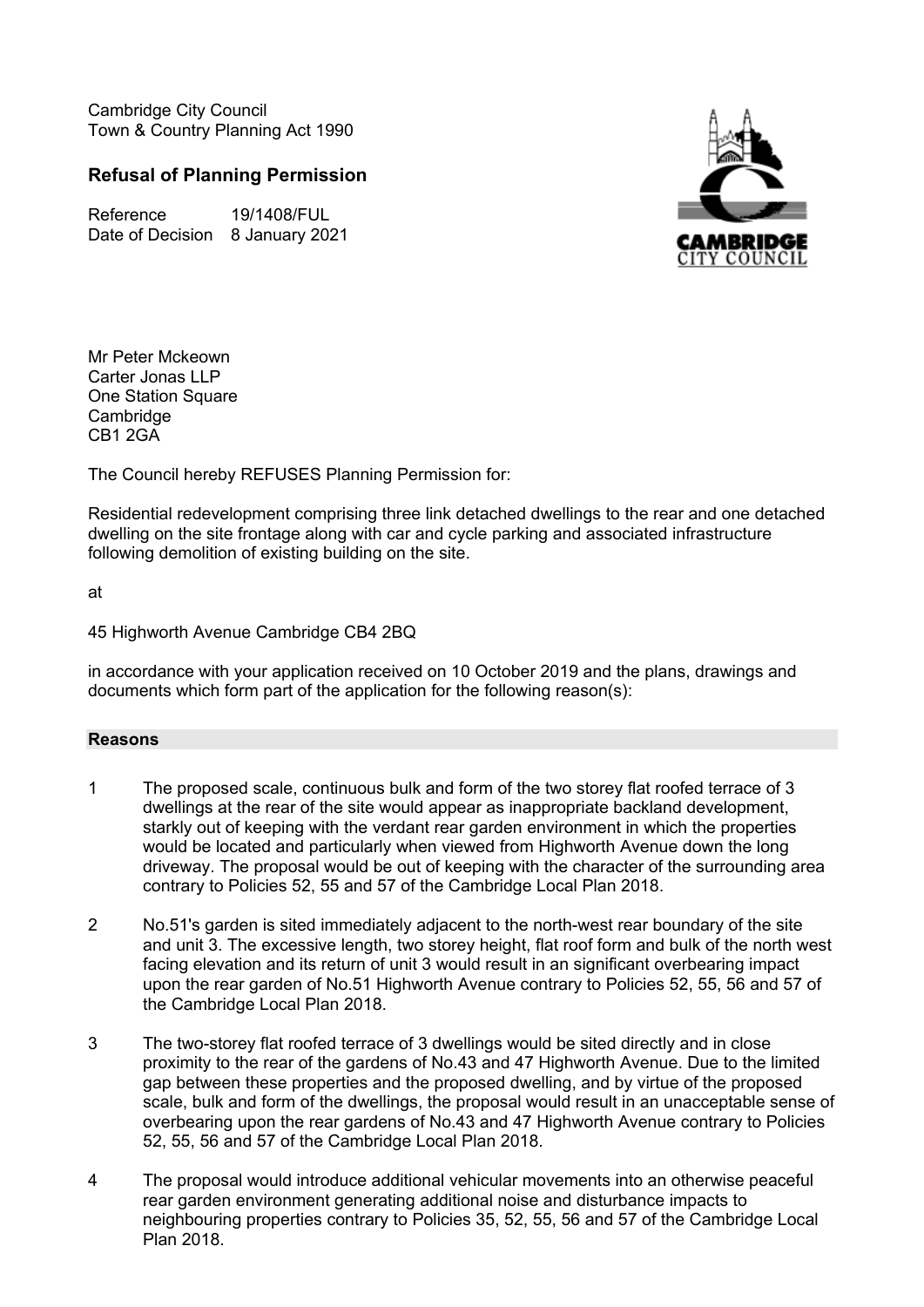5 The proposal has failed to demonstrate that it would not result in a net loss of biodiversity or that through mitigation no net loss or net gain is possible. As such, the proposal is contrary to policy 70 of the Cambridge Local Plan 2018 and NPPF 2019 guidance, paragraph 170.

#### **Plans and drawings**

This decision notice relates to the following drawings:

| <b>Reference/Document/Drawing Title</b> | <b>Date</b><br><b>Received</b> |
|-----------------------------------------|--------------------------------|
| Site location plan                      | 14.10.2019                     |
| <b>PL-1-01 Rev C</b>                    | 10.12.2020                     |
| $PL-2-01$                               | 14.10.2019                     |
| <b>PL-2-02 Rev A</b>                    | 14.10.2019                     |
| <b>PL-3-03 Rev C</b>                    | 10.12.2020                     |
| <b>PL-3-01 Rev B</b>                    | 10.12.2020                     |
| <b>PL-3-02 Rev D</b>                    | 10.12.2020                     |
| Louvre Detail                           | 14.10.2019                     |

# **Authorisation**

Authorised by:

SJ Kelly

SJ Kelly Joint Director For Planning & Economic Development For Cambridge & South Cambridgeshire

South Cambridgeshire Hall Cambourne Business Park **Cambourne Cambridge** CB23 6EA

Date the decision was made: 8 January 2021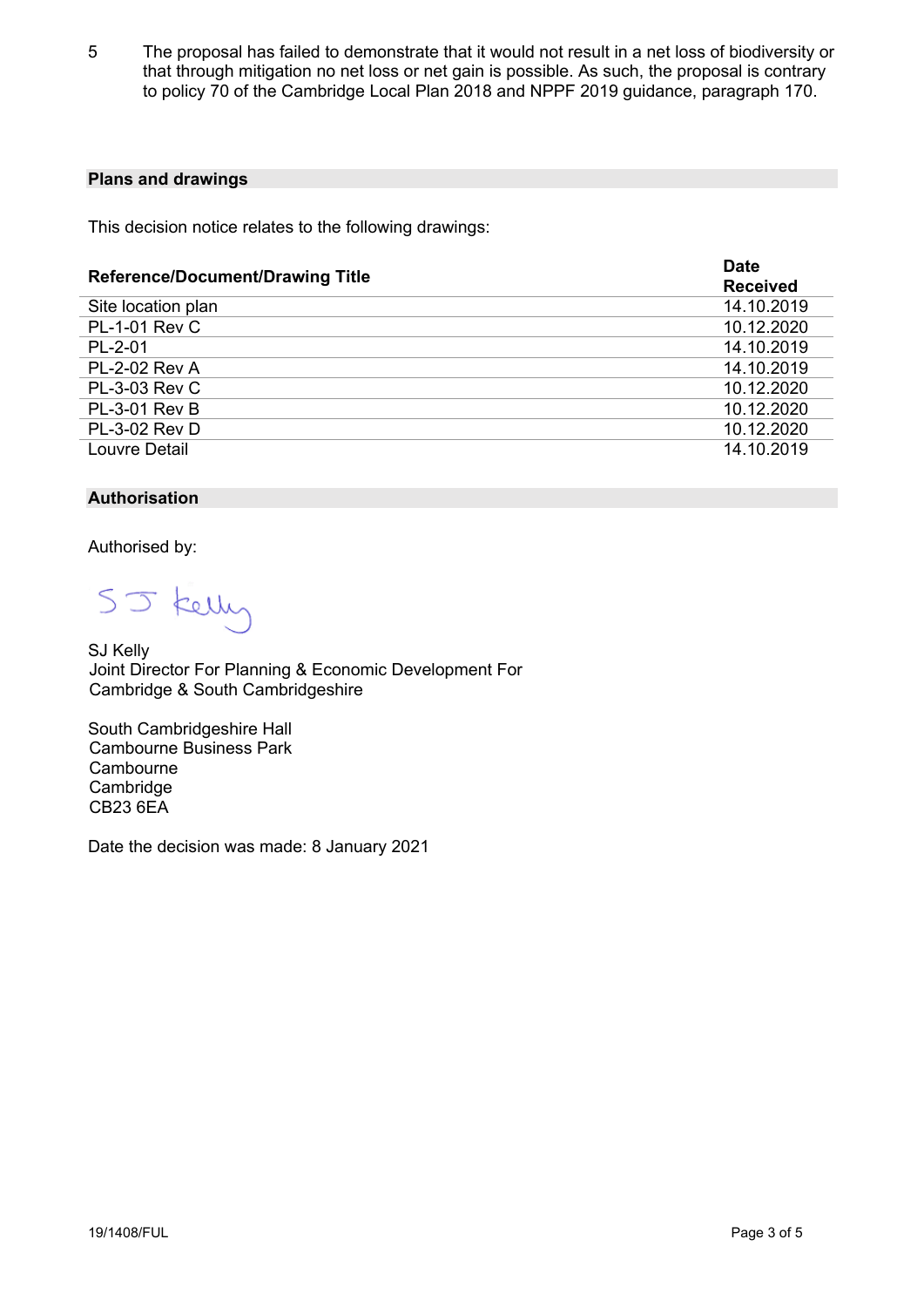# **Appeals to the Secretary of State**

 If you are aggrieved by the decision of your local planning authority to refuse permission for the proposed development or to grant it subject to conditions, then you can appeal to the Secretary of State under section 78 of the Town and Country Planning Act 1990.

Appeals can be made online at: [https://www.gov.uk/planning-inspectorate.](https://www.gov.uk/planning-inspectorate)

If you are unable to access the online appeal form, please contact the Planning Inspectorate to obtain a paper copy of the appeal form on tel: 0303 444 5000.

- If an enforcement notice is or has been served relating to the same or substantially the same land and development as in your application and if you want to appeal against your local planning authority's decision on your application, then you must do so within: **28 days** of the date of service of the enforcement notice, **OR** within **6 months** (12 weeks in the case of a householder or minor commercial appeal) of the date of this notice, whichever period expires earlier.
- The Secretary of State can allow a longer period for giving notice of an appeal, but he will not normally be prepared to use this power unless there are special circumstances which excuse the delay in giving notice of appeal.
- The Secretary of State need not consider an appeal if it seems to the Secretary of State that the local planning authority could not have granted planning permission for the proposed development or could not have granted it without the conditions they imposed, having regard to the statutory requirements, to the provisions of any development order and to any directions given under a development order.
- If you intend to submit an appeal that you would like examined by inquiry then you must notify the Local Planning Authority and Planning Inspectorate (inquiryappeals@planninginspectorate.gov.uk) at least 10 days before submitting the appeal. Further details are on GOV.UK [\(https://www.gov.uk/government/collections/casework-dealt-with-by-inquiries](https://www.gov.uk/government/collections/casework-dealt-with-by-inquiries)).

# **Purchase Notices**

If the Local Planning Authority or the Secretary of State grants permission subject to conditions the owner may claim that he/she can neither put the land to a reasonably beneficial use in its existing state nor render the land capable of a reasonably beneficial use by the carrying out of any development which has been or would be permitted. In these circumstances the owner may serve a purchase notice on the Council to purchase his interest in the land in accordance with the provisions of Part VI of the Town and Country Planning Act 1990.

# **Third Party Rights to challenge a planning decision**

Currently there are no third party rights of appeal through the planning system against a decision of a Local Planning Authority. Therefore, if you have concerns about a planning application and permission is granted, you cannot appeal that decision.

Any challenge under current legislation would have to be made outside the planning system through a process called Judicial Review.

A 'claim for judicial review' includes a claim to review the lawfulness of a decision, action or failure to act in relation to the exercise of a public function, in this case, a planning decision. The court's permission to proceed is required in a claim for Judicial Review. A claim for Judicial Review is dealt with by the Administrative Court and if leave to judicially review a planning decision is granted, the Judicial Review will be decided by a judge at the High Court.

An application to Judicial Review a decision must be made within **6 weeks** of the decision about